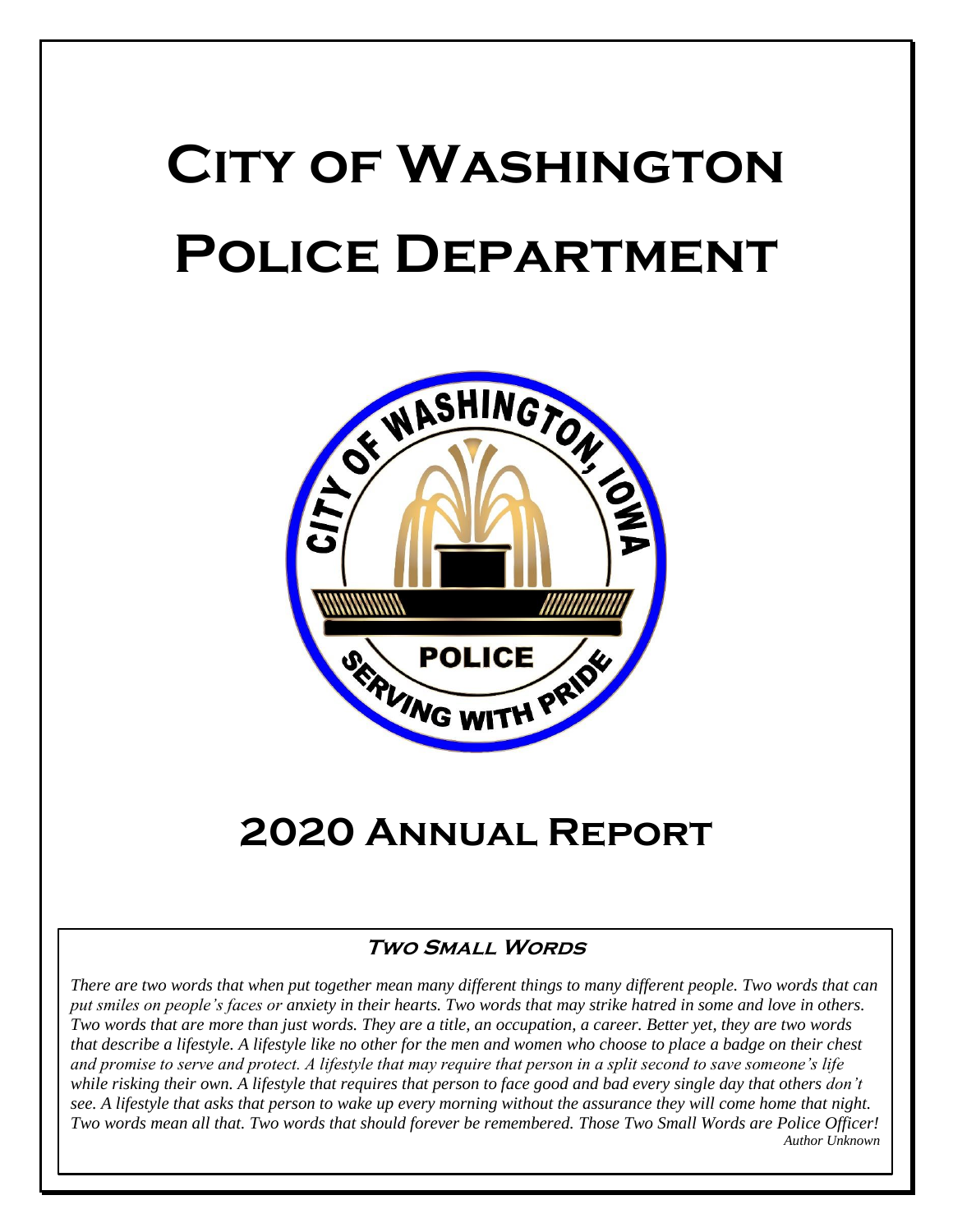# *Message from the Chief*

It is my pleasure and honor to serve as Chief of Police for the City of Washington and I am pleased to present the Washington Police Department's 2020 Annual Report.



Jim Lester Chief of Police

The Police Department adapted well to the ever-changing COVID-19 Pandemic guidelines that resulted in multiple changes in our operational practices throughout the year.

In addition to the worldwide pandemic, the Police Department also encountered peaceful protests in response to an in-custody death in Minneapolis, Minnesota. This incident resulted in conversations and policy changes across the country related to police Use of Force policies.

We are fortunate to be using Lexipol to provide us with customizable, statespecific policies based on current state and federal law, current case law and best practice guidelines. Lexipol is the nation's leading provider of public safety policy solutions for law enforcement.

The Police Department enjoys a great deal of success based primarily on the level of support and cooperation from both our local elected officials and the community. Throughout the pandemic and the events of the summer, officers appreciated the many kind gestures of support including an anonymous monetary gift designated for the purchase of external vest carriers for each member of the department.

As we readied for the move into our new facility, the department also made some organizational changes, with the promotion of officers to supervisory positions.

This report is designed to provide a summary of the department's activities and accomplishments, as well as relevant statistics of the incidents and offenses the officers handled throughout the year.

The department continues to work on our community engagement programs and we look forward to working more with the Police Community Advisory Committee in partnering with other community groups and organizations as we develop additional programs to provide positive interaction with the community.

We are fortunate to have a very well trained and dedicated group of officers who take pride in serving our community.

Respectfully,

)im Lester

Jim Lester Chief of Police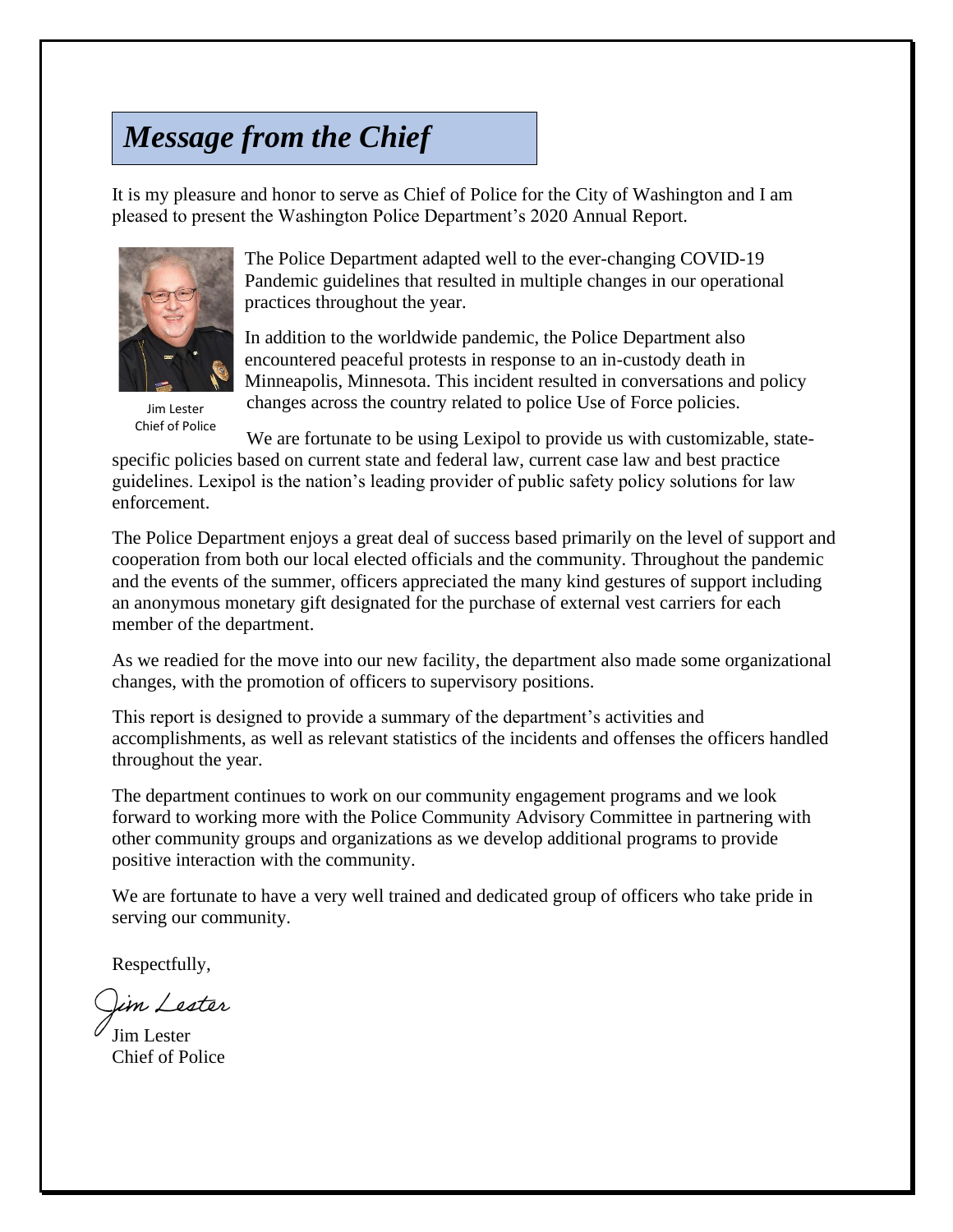# *2020 Personnel Changes*

#### **Retirements:**

Lieutenant / Investigator Ron See retired January 31, 2020 after serving 32 years in public safety, including eight years in Oklahoma.

#### **New Hires / Assignments:**



Officer Brian VanWilligen was appointed the department's Criminal Investigator following Lt See's retirement. Investigator VanWilligen also serves as a Drug Recognition Expert (DRE).



Officer Eric Kephart joined the Police Department in March 2020. Officer Kephart previously worked twelve years for the Keokuk County Sheriff's Office and has assumed the duties of K-9 Handler, partnering with K-9 Dex.



In a promotional ceremony held in July Officer Shamus Altenhofen was promoted to the rank of Lieutenant; Officer Jason Chalupa was promoted to the rank of Sergeant; and Officer Ben Altenhofen was promoted to the rank of Sergeant.

#### **2020 Washington Police Department Staff**

Chief of Police Jim Lester / Lieutenant Lyle Hansen / Lieutenant Shamus Altenhofen

Sergeant Jason Chalupa / Sergeant Ben Altenhofen / Investigator Brian VanWilligen / Officer-K-9 Handler Eric Kephart

Officer Seth Adam / Officer Tanner Lavely / Officer Chris Raymer / Officer Ethan Hansen

Administrative Assistant Rhonda Hill / P-T Admin. Assistant Melanie Huschka / P-T Admin. Assistant Jamie Mayer

Part-Time Officers: Zach Haworth / Eddie Cardenas / Nolan Burke / Brett Johnson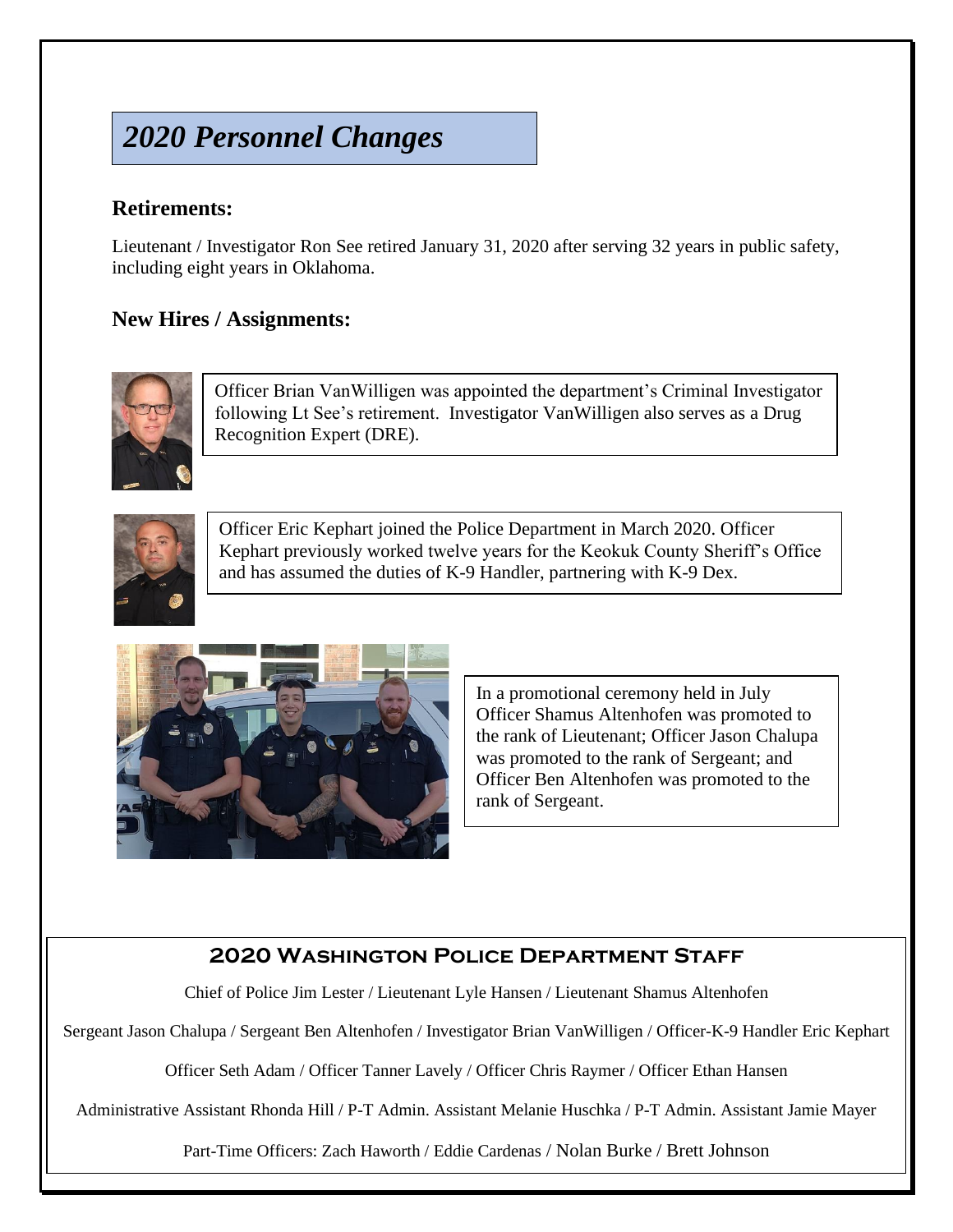## *Specialty Training & Teams*

The community is fortunate to be served by a well-trained and experienced team of law enforcement officers. The members of the Police Department have over 125 years of combined public safety experience with a wide range of specialty training and involvement with specialized teams.

The Police Department has certified instructors for the following specialties:

- Defensive Tactics
- Taser
- Firearms
- Rifle
- Less lethal munitions
- Crisis Intervention Training (C.I.T.)
- ALICE (Alert. Lockdown. Inform. Counter. Escape.)
- SFST (Standardized Field Sobriety Testing)

Along with certified instructors the department is also fortunate to have officers trained in the following specialty areas:

- Drug Recognition Expert
- Law Enforcement Intelligence Network (LEIN)
- Narcotics Investigations
- Field Training Officers
- Certified Sniper/Spotter
- Domestic Abuse Investigations
- Child Abuse Investigations
- Sexual Assault Investigations
- Crime Scene Photography
- Evidence / Property Management
- Internet Crimes Against Children Investigations
- Glock Armorer
- Rifle Armorer
- Shotgun Armorer
- SWAT (Special Weapons and Tactics)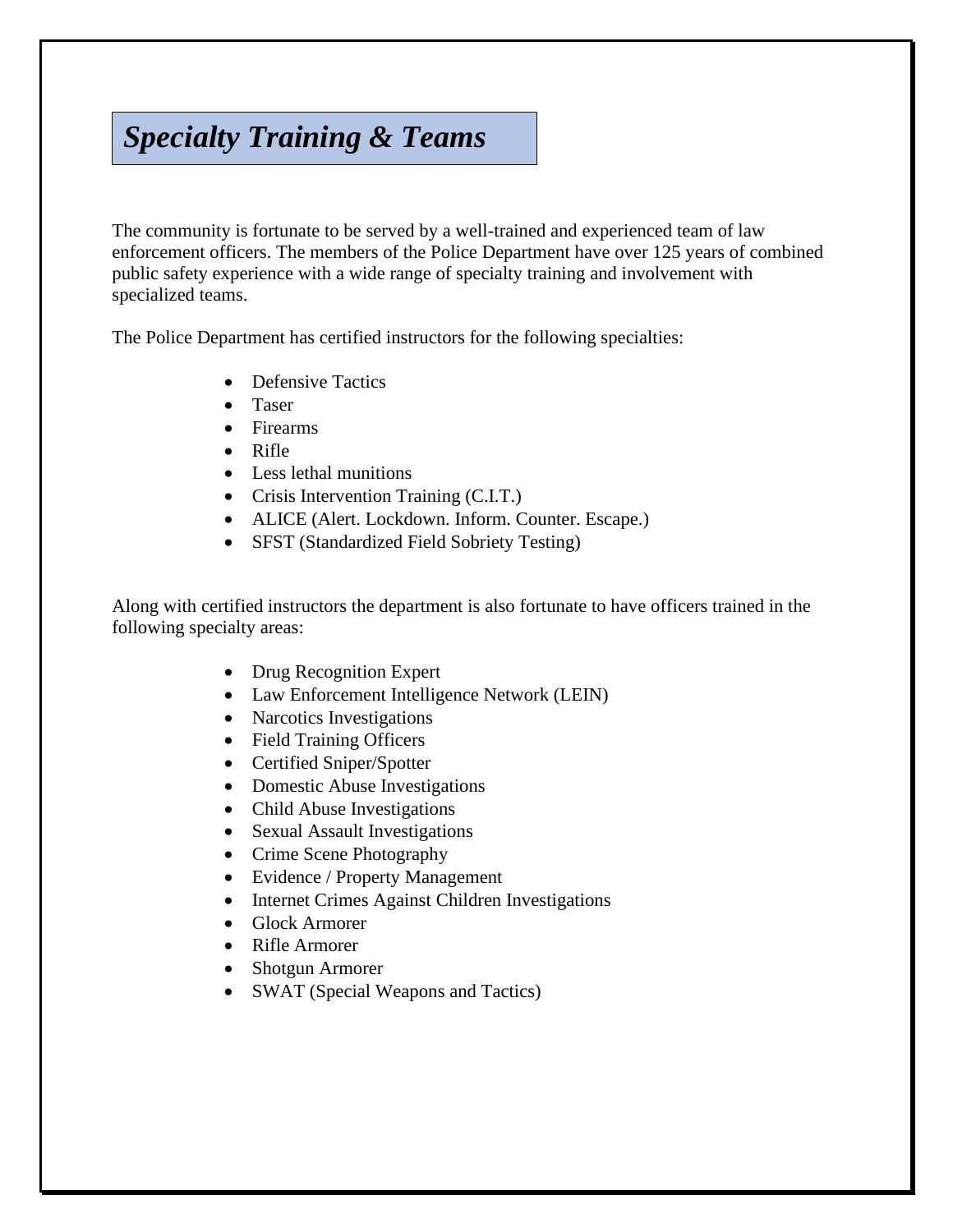#### *Drug Recognition Expert:*

The DRE is specially trained in identifying and classifying individuals into various categories of drug use including Central Nervous System Stimulants (Methamphetamine), Cannabis and Central Nervous System Depressants (Prescription Medications).

In 2020, the DRE was activated seven times for drug impaired drivers, these cases involved six adults and one juvenile.

#### *Narcotics Investigations:*

The Police Department had incidents that involved 40 drug offenses and 30 drug paraphernalia offenses in 2020. In addition, the following types of controlled substances were seized by officers during 2020: Marijuana, Methamphetamine, Cocaine and Prescription Drugs.

Covid-19 restrictions did have some effect on drug investigations in 2020 and also limited investigator trainings and task force meetings.

#### *K-9 Team:*

The Washington Police Department K-9 Team logged over 300 hours of training during 2020.



Officer Eric Kephart and K-9 Dex

Officer Eric Kephart was appointed the K-9 Handler in June 2020. We would also like to acknowledge and thank retired WPD K-9 Handler Brett Sorrells for his knowledge and expertise in working with Officer Kephart and Dex to help them learn together and achieve their initial certification in less than a month.

During the last half of the year K-9 Dex was deployed on five incidents, resulting in four cases of possession of controlled substance and/or drug paraphernalia.

The K-9 Team participates in monthly training and annual certification trials to maintain proficiency in narcotics detection, article/person search and officer protection.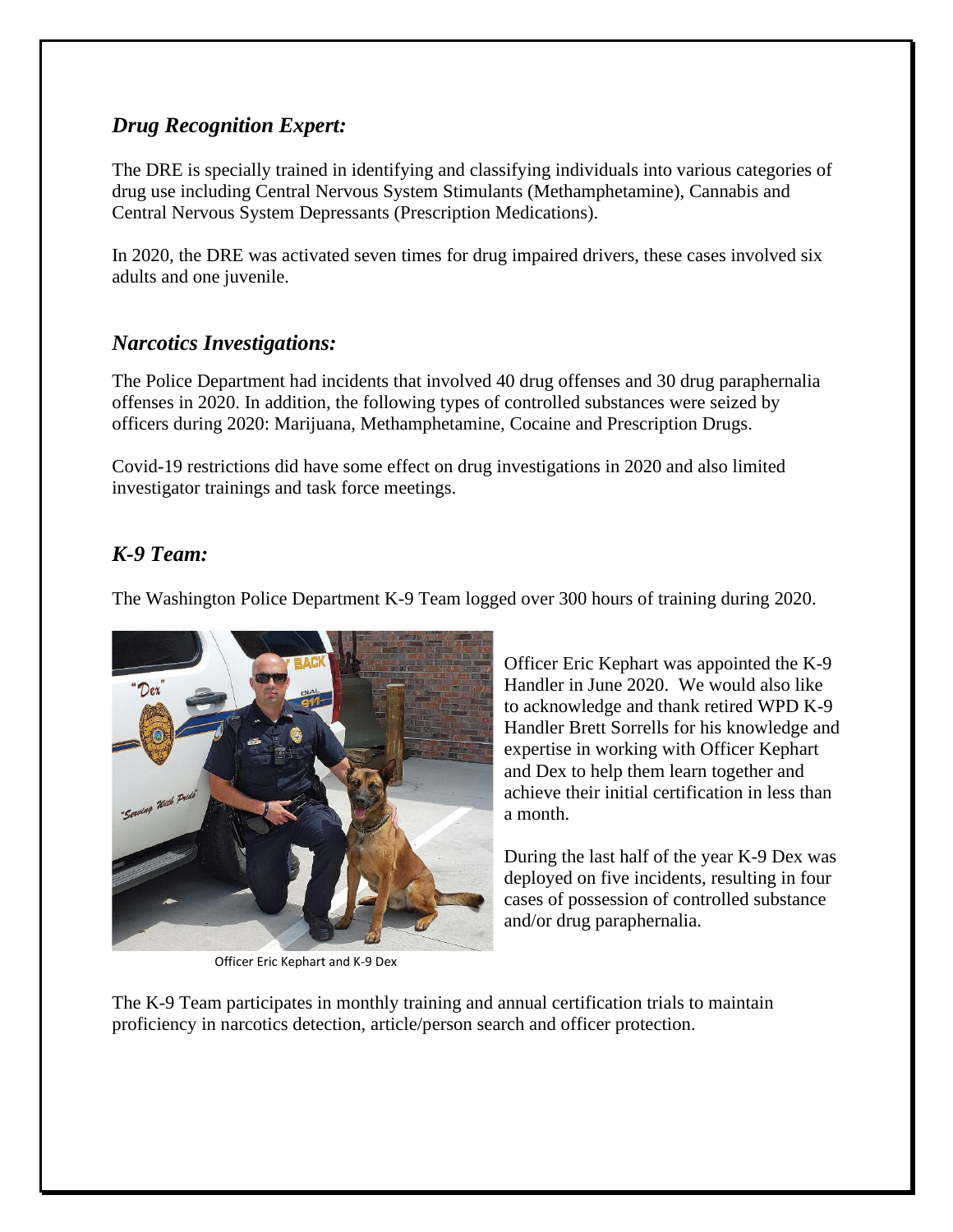#### *SWAT (Special Weapons and Tactics):*

The Washington Police Department SWAT Team is led by Team Leader Sgt. Jason Chalupa and Assistant Team Leader Lt. Shamus Altenhofen. SWAT officers are recruited, selected, trained, equipped, and assigned to resolve critical incidents involving a threat to public safety which would otherwise exceed the capabilities of traditional law enforcement first responders.

Team members must be dedicated, physically fit, have sound tactics and possess the ability to make good decisions under stress. Team members must complete and pass an annual physical strength and agility test, as well as pass firearms qualifications above what is required by the Iowa Law Enforcement Academy.

> 2020 SWAT Activity Training Days: 8 Training Hours: 35 Deployments: 2 Deployment Hours: 3



The team also participated in joint training sessions with the Washington County Sheriff's Office and the Jefferson County Sheriff's Office. Two team members attended a 40-hour SWAT school hosted by the Cedar Rapids Police Department and Officer Chris Raymer attended Instructor certification for chemical munitions and less lethal. Training topics in 2020 included Operations Planning and Risk Assessment, priority of life, tactical communications, low-light/no light, chemical munitions, less lethal, distraction devices, ballistic shield use and movement and MRAP familiarization.

#### *Governor's Traffic Safety Bureau – Special Traffic Enforcement Program:*

The Police Department participated in four STEP Waves during 2020. In addition to the special traffic enforcement during these periods, we also receive grant funding for the purchase of equipment. In 2020, STEP funds were used for the purchase of a PBT (Preliminary Breath Testing) device utilized in OWI cases and an in-car video recording system.



This chart indicates the number of contacts officers had during each of the STEP Waves in 2020.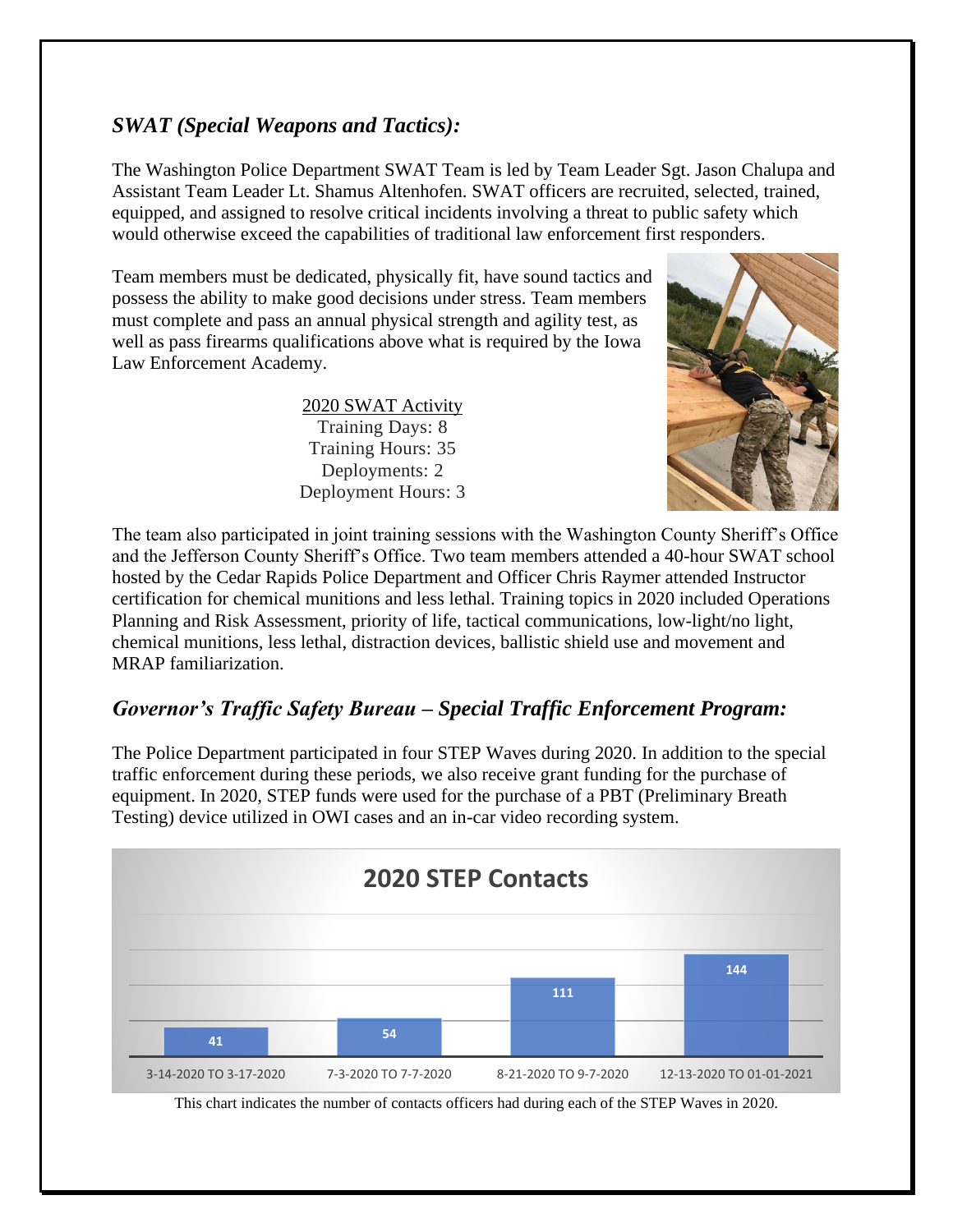# *2020 Activity*

This chart indicates a summary of the activity the Police Department responded to during 2020. Calls for service do not always include requests to return phone calls, alarms, instances where officers are approached while on patrol for minor issues or requests for assistance from other agencies such as probation / parole checks.

#### **2020 Activity Summary**

| Citations / Warnings          | 614  |
|-------------------------------|------|
| <b>Traffic Stops</b>          | 971  |
| <b>Traffic Accidents</b>      | 130  |
| <b>Parking Tickets</b>        | 117  |
| Vehicle Unlocks               | 285  |
| <b>Arrest Warrants Served</b> | 67   |
| Search Warrants Served        | 27   |
| Calls for Service             | 4004 |
| Animal Calls                  | 276  |
| Mental Health Responses /     |      |
| <b>Suicidal Subjects</b>      | 50   |
| Arrests                       | 300  |
| Reportable Offenses           | 669  |

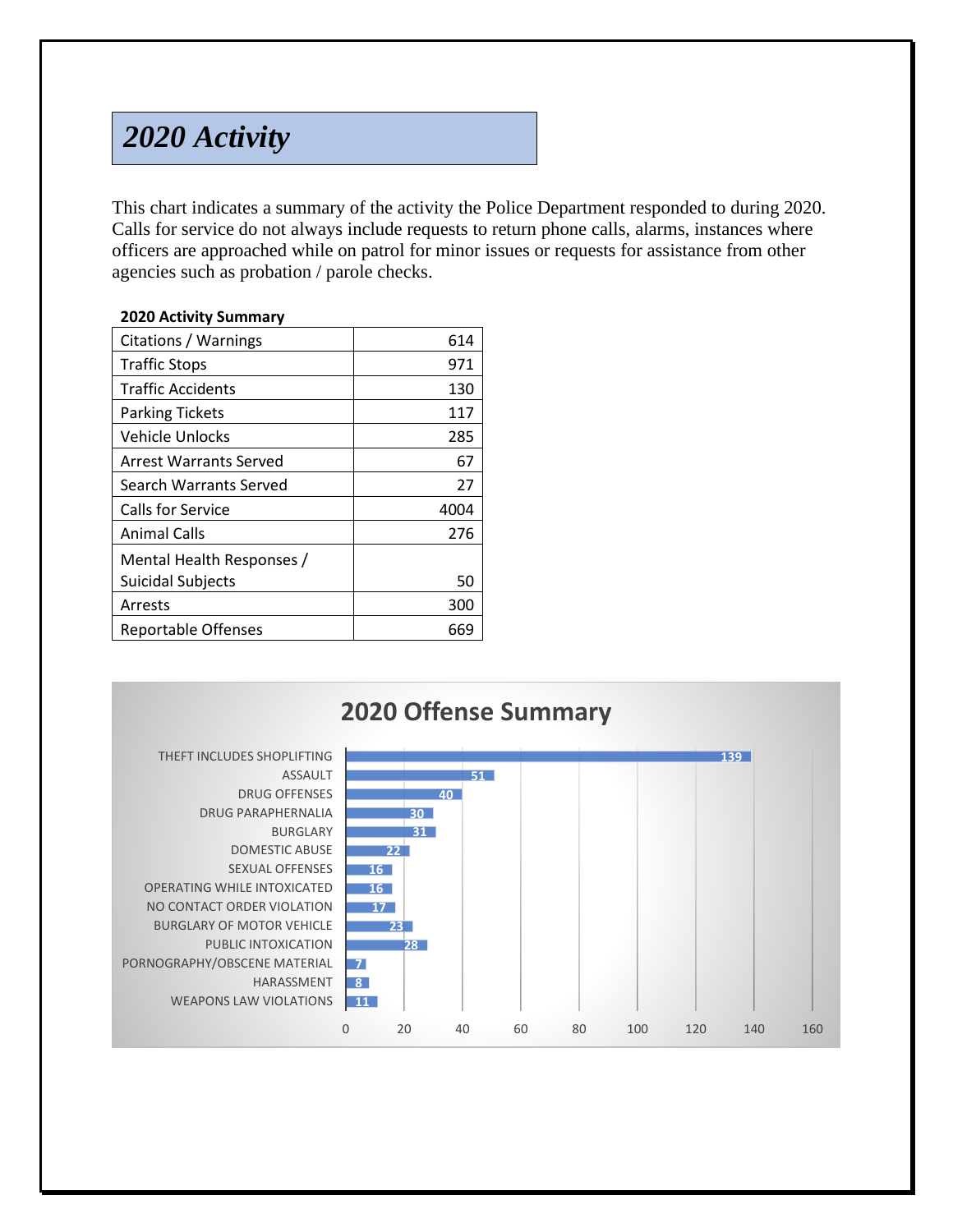# *Crime Reporting*

The Washington Police Department participates in the FBI's Uniform Crime Reporting (UCR) Program, a nationwide cooperative statistical effort of law enforcement agencies voluntarily reporting data on offenses reported or known. The program's primary objective is to generate reliable information for use in law enforcement administration, operation and management. The data is used across the country for varied research and planning purposes.

The UCR Program created the National Incident Based Report System (NIBRS) to assist agencies in accurately reporting data on each incident and arrest within their jurisdiction. Using NIBRS, law enforcement agencies report data on each offense and arrest within 24 offense categories made up of 52 specific crimes called Group A offenses. Agencies only report arrest data for an additional 10 Group B offense categories.





In the FBI's Uniform Crime Reporting (UCR) Program, violent crime is composed of four offenses: murder and non-negligent manslaughter, forcible rape, robbery and aggravated assault. Violent crimes are defined in the UCR Program as those offenses which involve force or threat of force. In the FBI's Uniform Crime Reporting (UCR) Program, property crime includes the offenses of burglary, larceny-theft, motor vehicle theft and arson. The object of the theft-type offenses is the taking of money or property, but there is no force or threat of force against the victims. The property crime category includes arson because the offense involves the destruction of property; however, arson victims may be subjected to force.